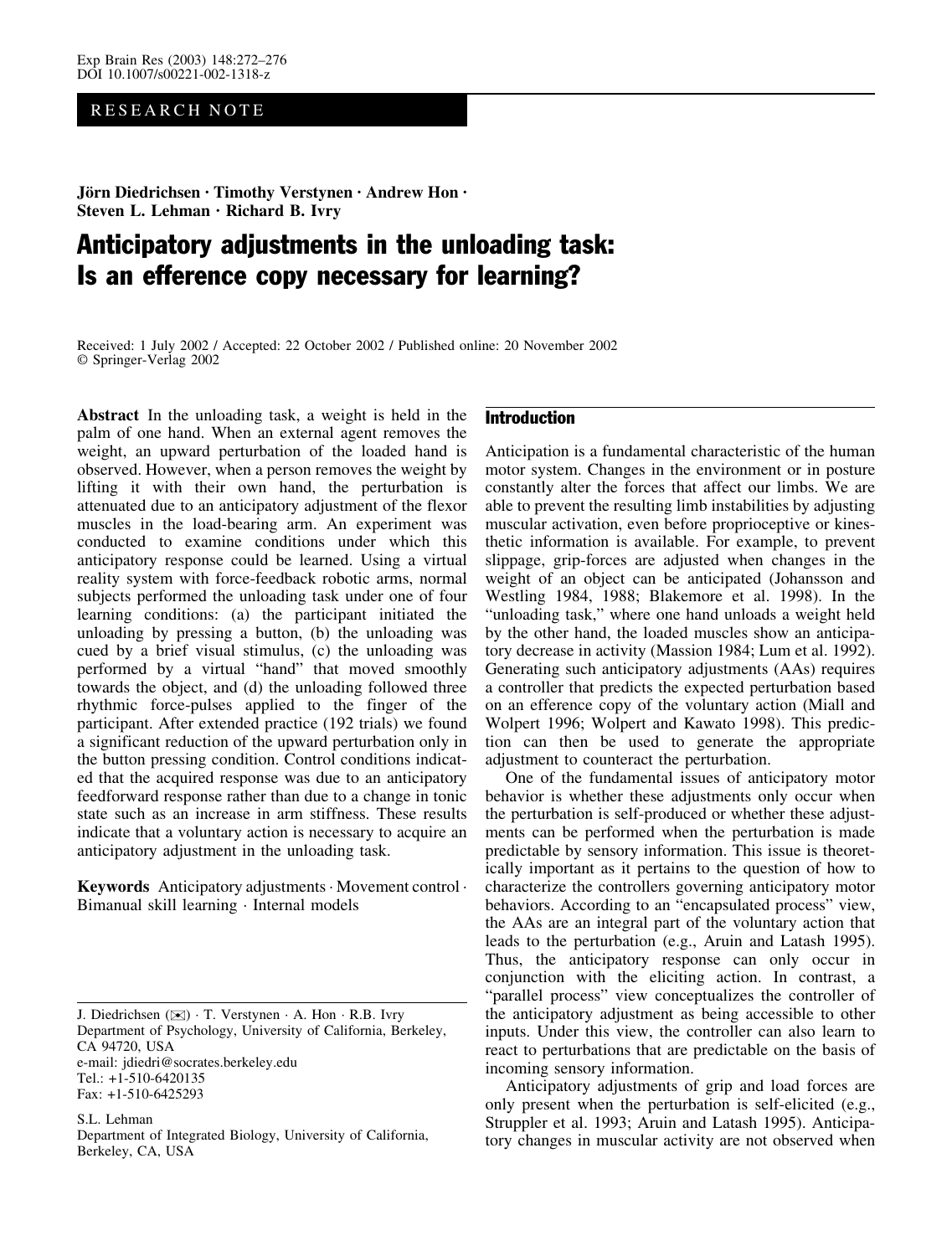the perturbation is signaled by an auditory tone (Dufossae et al. 1985; Witney et al. 1999) or when the force changes are generated externally in a predictable, sinusoidal manner (Blakemore et al. 1998). In contrast, when catching a falling object, a sizable anticipatory response to the expected impact is observed even if the release of the object is not self-produced (Lacquaniti and Maioli 1989a, 1989b; Shiratori and Latash 2001). These adjustments are triggered solely by the visual information provided from the falling object.

The failure to find AAs in grip and load forces prior to predictable external perturbation (Dufossae et al. 1985; Struppler et al. 1993; Witney et al. 1999) may be due to two factors. First, the sensory signals may not have provided sufficient information concerning the timing of the forthcoming perturbation. In the aforementioned studies, discrete auditory signals indicated the time of the disturbance. A similar discrete signal was insufficient to elicit an AA prior to catching, whereas observing the whole trajectory of the ball from release to impact was sufficient (Lacquaniti and Maioli 1989a). Providing predictive information in a continuous manner might elicit AAs in the unloading task. Second, some amount of exposure to the predictable external perturbation may be crucial for acquiring an appropriate AA. Paulignan et al. (1989) studied anticipatory changes when the unloading of a weight was self-initiated by a button press performed by the other hand. After several hundred trials of practice, participants were able to acquire an anticipatory response. Thus, substantial training with a predictable external perturbation may also lead to the acquisition of an AA.

To evaluate different methods for signaling a forthcoming force perturbation in the unloading task under extended practice we used a visual-haptic virtual-reality environment (see Fig. 1a, "Materials and methods"). There were four training protocols, all involving situations in which the load was removed by an external force. In the vision-discrete condition, the color of the object changed 300 ms before the start of unloading. In the vision-continuous condition participants saw a virtual robotic arm approaching (over a 600-ms window; speed increasing monotonically) and upon contact unloading the object. This condition was designed to mimic the continuous visual information available when catching an object. In the volitional-action condition, unloading was triggered when the participant pressed a button with their other hand. Finally, in the haptic condition, participants also pressed a button, but here this response initiated a series of three rhythmic force pulses delivered to the finger at a rate of 600 ms. Unloading occurred simultaneously with termination of the last pulse. This condition was designed to provide similar proprioceptive and haptic feedback as the button-action condition, but without a volitional action that triggers the unloading directly.

We also included two baseline tasks. In natural selfunloading, the participants used their other hand to lift the object. In the external-unloading condition, no cues were provided to indicate the onset of the unloading.



Fig. 1 a Experimental apparatus. A virtual object was presented on a monitor, which participants viewed via a mirror. The index fingers of each hand were connected to a programmable robot arm (SensAble Technologies), which simulated the forces generated in the interaction with the virtual object (dashed outline). b Acceleration functions for self-unloading and external-unloading trials, averaged over pre- and post-training phase and the four different conditions. Traces are aligned to the onset of unloading (0 ms). Standard trials (gray) lead to an upward perturbation, whereas trick trials (black) lead to a downward perturbation indicating a feedforward postural adjustment

Perturbations following unloading can be attenuated in one of two ways. The participant may either generate an anticipatory response consisting of the relaxation of the load-bearing muscles or the stiffness of the load-bearing arm can be increased (Biryukova et al. 1999). To distinguish between these two responses, we included "trick" trials. For these, the same cues were provided as on regular trials and the visual image of the object was displaced when force was applied to it. However, the weight on the loaded hand did not change. If participants relaxed the load-bearing muscles in an anticipatory fashion, their arm would be deflected downward on trick trials given the absence of the expected weight displacement. On the other hand, if the arm was stiffened, no perturbation should be observed on trick trials.

# Materials and methods

#### Participants

Thirty-two students (17 male, 15 female, mean age = 22.7 years, 2 left-handed) from the University of California, Berkeley, were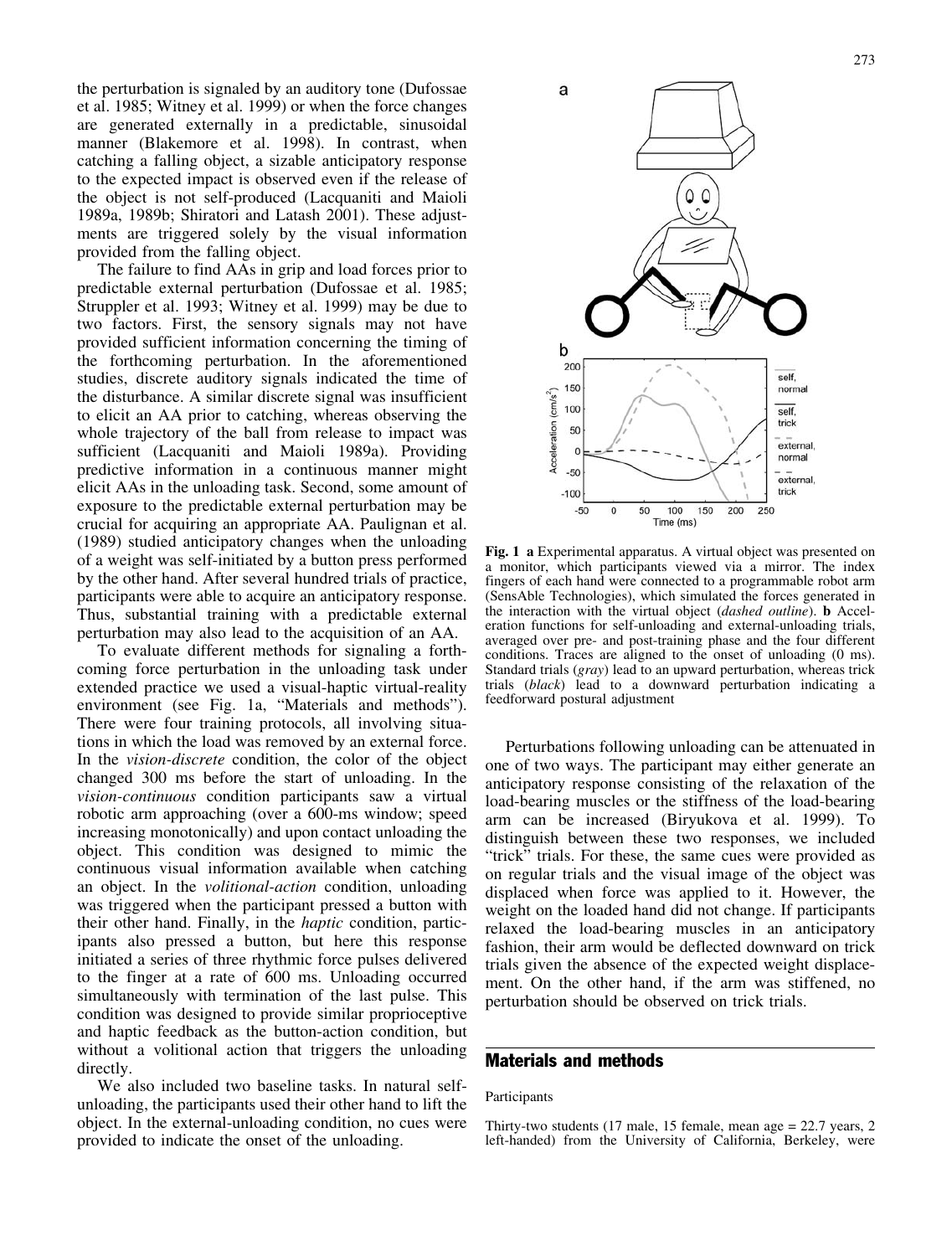recruited and financially compensated for their time. All participants were naive to the purpose of this study. Approval for the project was granted by the local Committee for the Protection of Human Subjects.

#### Apparatus and stimuli

Participants viewed a virtual 3D environment displayed on a 24" computer monitor reflected by a mirror through stereoscopic shutter glasses (80–120 Hz). Within a 20×20×22-cm workspace, participants saw a virtual object. This object was a 5-cm cube with a T-shaped handle connected to the top surface (2 cm wide at the neck, 4 cm wide at the handle). In addition, the workspace included two 0.8-cm spheres, corresponding to the positions of the two index fingers and, in the volitional action and the haptic condition, a  $4\times1.5$ -cm button, appearing on the floor of the workspace, 6 cm from the object.

Each index finger was linked to a robotic arm (PHANToM 1.5 System, SensAble Technologies). These robots were used to simulate interactive forces. For the cube, these forces were created by assuming an object weight of 330 g. For the button, the forces were created to simulate a spring constant of 0.5 N/mm over a 7 mm travel distance for full depression. Measurements of each finger's position and force were sampled at 200 Hz.

#### Procedure

To initiate each trial, the participant placed one hand under the base of the object, lifted it about 3 cm off the floor, and maintained this position for 1.5 s. In the self-unloading condition, the handle turned red and the participant was instructed to lift the object with the other hand. In all other conditions, the object was displaced upward by the computer. This displacement occurred in a stereotypical manner<sup>1</sup> based on pilot work to define the shape and speed of natural unloading.

Participants were assigned to one of four training conditions. Before and after training, participants completed six blocks: self unloading, external unloading, and a block in their specific training condition. Each of these was performed once with the left and once with the right hand supporting the object. Each block consisted of 24 trials, 16 standard trials and 8 randomly interspersed trick trials. The block sequence was counterbalanced across participants. Training was limited to either the left or the right hand and consisted of eight blocks of 24 trials. No trick trials were included during training.

#### Data analysis

Position and force traces of each trial were aligned to the start of unloading, defined by the moment when force was applied to the object either by the other hand or by the computer. Traces were averaged for each block<sup>2</sup>, with separate averages created for normal and trick trials during the pre- and post-training phases. The largest perturbation of the postural hand relative to a 200-ms baseline window prior to unloading was determined. Peak acceleration before maximal perturbation was also calculated (Lum et al. 1992). The time between the start of the unloading action and the moment at which the lifting force reached 85% of the object's weight was used as a measure of unloading rate.

$$
F(t) = \left\{1 - e^{-5.4 \cdot t} \cos(7.6 \cdot t)\right\} 330 g \cdot 9.81 \frac{m}{s^2}
$$

<sup>2</sup> We also estimated the size and time of maximal acceleration based on individual trials. While this method yielded higher estimates of acceleration, the overall pattern of results was similar to that presented in the main text.

## **Results**

The self and external unloading trials provide a baseline measure of performance. To approximate the mean rate of self-unloading trials to the rate of the external unloading trials (176 ms), we selected a subset of the self-unloading trials in which the speed was faster than 250 ms (69% of all trials). For non-trick trials, peak acceleration was greater in the external unloading condition  $(207 \text{ cm/s}^2)$ than in the self-unloading condition  $(137 \text{ cm/s}^2)$ ,  $F_{(1,28)}$ =48.62, P<0.001 (Fig. 1b). On trick trials, the downward acceleration was higher for self unloading  $(-90 \text{ cm/s}^2)$  than for external unloading  $(-49 \text{ cm/s}^2)$ ,  $F_{(1,28)}$ =25.40, P<0.001, and also occurred substantially earlier (150 ms vs 201 ms postunloading),  $F_{(1,28)} = 57.44$ , P<0.001. None of these measures differed between groups (all  $Fs<1$ ), nor did they vary significantly between pre- and post-test (all Fs<2.2). These results indicate that that we were successful in replicating the basic features of the unloading task in our virtual environment.

We next analyzed changes in performance over the training blocks (Fig. 2). A two-factor ANOVA verified a significant mean difference between conditions,  $F_{(3,28)}$ =10.0, an effect of block,  $F_{(7,196)}$ =25.50, and a Condition  $\times$  Block interaction,  $F_{(21,196)}=6.17$  (all  $Ps<0.001$ ). A linear regression for each condition revealed statistically significant learning for the volitionalaction condition,  $F_{(1,62)}=23.64$ ,  $P<0.001$ , and less, but still significant, learning for the vision-continuous condition,  $F_{(1,62)}$ =17.09, P<0.001. No reduction in peak acceleration was observed in the vision-discrete,  $F_{(1,62)}=2.05$ ,  $P=0.156$ , and in the haptic condition,  $F_{(1,62)} = 0.64$ ,  $P = 0.42$ .

Learning was assessed by comparing pre- and post-test performance in a Condition  $\times$  Phase  $\times$  Hand (trained vs untrained) ANOVA. On non-trick trials, the difference in maximum acceleration between pre- and post-test interacted with condition,  $F_{(3,28)}=9.57$ , P<0.001. This interaction reflected the fact that a significant reduction in maximum acceleration was only observed in the volitional-action condition (see Fig. 3). Moreover, this



Fig. 2 Average peak acceleration for the four conditions in the learning phase. The values of external unloading in pre- and posttest for the trained hand are shown as baseline. Error bars indicate between-subject standard error

<sup>&</sup>lt;sup>1</sup> The unloading by the computer was achieved by applying a virtual force to the object that increased smoothly and reduced the force on the loaded hand by 85% within the first 176 ms. The force increased in a negatively accelerated fashion according to the formula: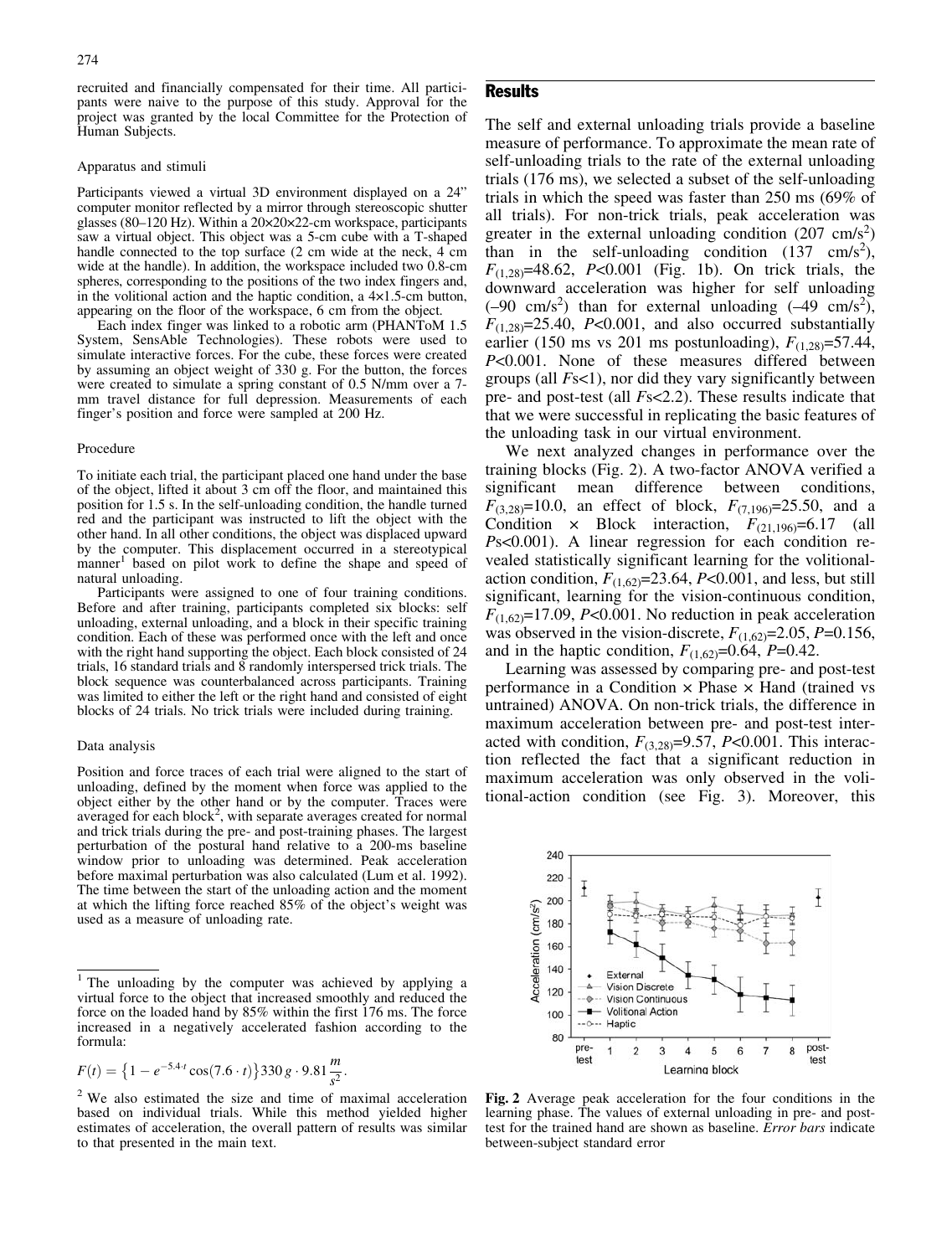Fig. 3 Acceleration functions for the four learning conditions in pre- and post-training and for the trained or untrained hand. Only the volitional-action (black solid) condition showed a substantial reduction of upward acceleration in standard trials and a trick response indicating a feedforward anticipatory adjustment



reduction was more pronounced in the trained hand than in the untrained hand,  $F_{(1,28)}$ =13.40, P=0.001, indicating that much of the learning was effector-specific.

The trick trials provide further evidence that a true AA was only acquired in the volitional-action condition. Following training, the size of the downward acceleration was greater for this condition than in the external unloading condition,  $t_{(7)}=3.51$ , P<0.001. No other condition showed a change in the trick response (all  $t_{(7)}$ <0.5). Moreover, maximal downward acceleration occurred 100 ms earlier in the volitional-action condition than in the other three conditions,  $F_{(3,28)} = 3.34$ ,  $P = 0.033$ .

# **Discussion**

We investigated the prerequisites for acquiring an anticipatory adjustment in the unloading task. A feedforward AA was only learned when the unloading was directly triggered by a volitional button press. We also found a significant reduction in maximum acceleration during training in the continuous-vision condition. However, the lack of a change from pre- to post-test for standard and trick trials in this condition suggests that this learning was not of an AA but rather of a correctly timed increased stiffness of the postural arm.

These results indicate that the development of an AA is dependent on its association with a volitional action, even when the relationship between the action and its consequence is fairly abstract (Aruin and Latash 1995; but see Dufossae et al. 1985).

The failure to find an AA in the absence of a volitional action is consistent with a number of other studies (Dufossae et al. 1985; Struppler et al. 1993; Aruin and Latash 1995; Blakemore et al. 1998; Witney et al. 1999). The current results extend this by showing that an AA is still not learned even with highly predictive sensory information and extended practice. In contrast to the results from unloading and force grip tasks, it does appear that an AA can be elicited solely on the basis of visual information during ball catching (Lacquaniti and Maioli 1989a, 1989b; Shiratori and Latash 2001). Ball catching may be qualitatively different in nature to unloading (Dufossae et al. 1985) or grasping (Blakemore et al. 1998; Witney et al. 1999). Moreover, as pointed out by Aruin and Latash (1995), small movements of the catching hand towards the ball could help trigger the AA in ball catching, blurring the distinction between a voluntary action and the anticipatory adjustment.

Further evidence that anticipatory adjustments associated with ball catching and unloading are qualitatively different comes from probes of intermanual transfer. If the AA is an integral part of the triggering action, one would expect learning to be specific to the executing hand. In contrast, nearly complete intermanual transfer might be demonstrated if the behavior is governed by a more abstract representation (Gordon et al. 1994; Shadmehr and Mussa-Ivaldi 1994; Hemminger et al. 2001). For ball catching, Morton et al. (2001) reported an intermanual transfer rate of 68%. In the current study, the intermanual transfer score in the volitional-action condition was only  $36\%$ <sup>3</sup> (see also Ioffe et al. 1996). The substantial transfer during ball catching suggests that the AA associated with this task relies, at least to a higher degree than in the unloading task, on external task

<sup>3</sup> For the non-trick trials, transfer was calculated as:

 $\frac{Acc_{Untrained,post} - Acc_{Triangle, L1}}{4} \cdot 100$ 

 $Acc_{Triangle,post} - Acc_{Triangle,LI}$ 

Acc is the peak acceleration in the first learning block (L1) and the post-test (post). For trick trials, this measure could not be calculated, as they were not included in the learning phase.